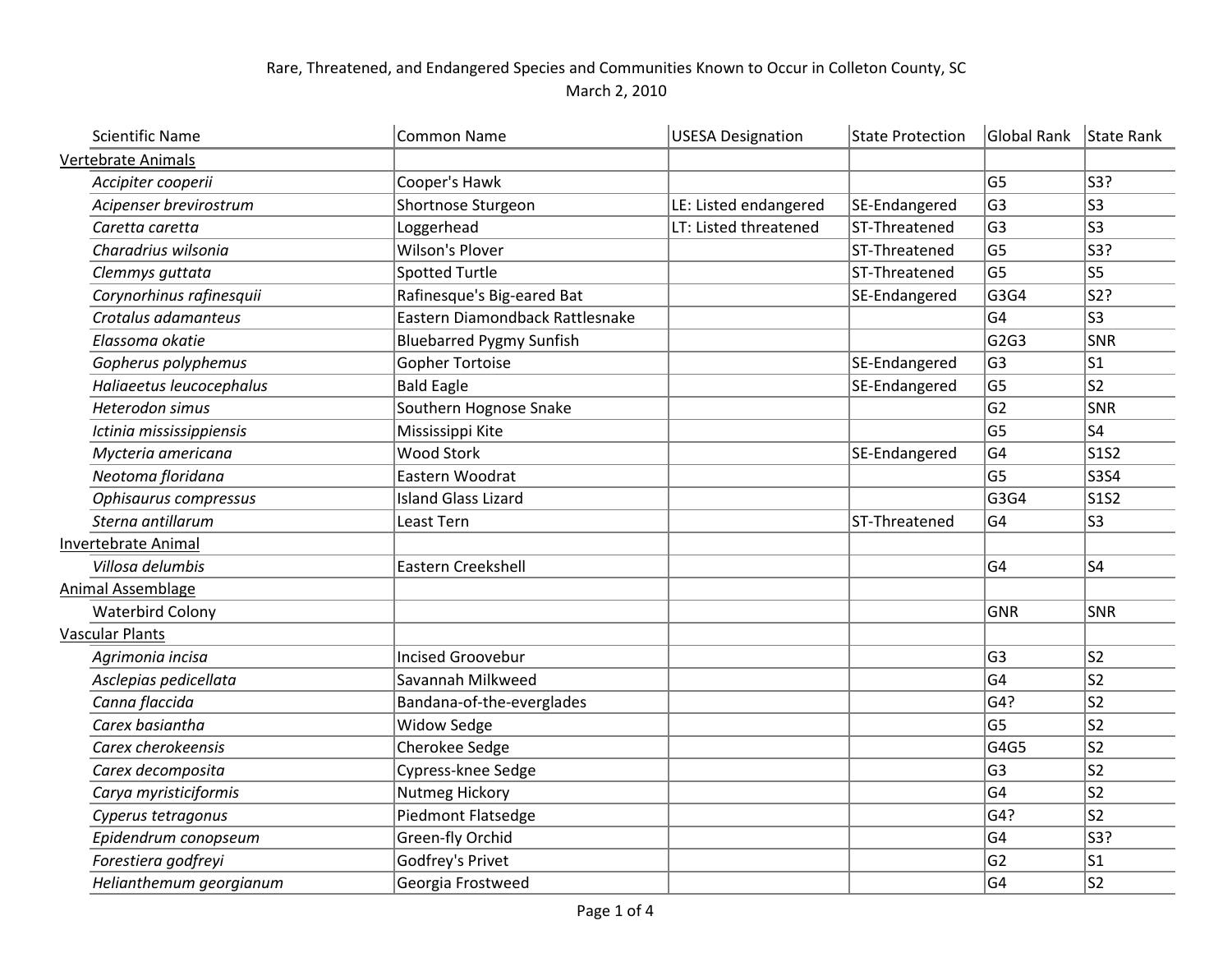| <b>Scientific Name</b>                   | <b>Common Name</b>               | <b>USESA Designation</b> | State Protection | Global Rank    | State Rank     |
|------------------------------------------|----------------------------------|--------------------------|------------------|----------------|----------------|
| Isoetes riparia                          | <b>River Bank Quillwort</b>      |                          |                  | G5?            | S <sub>2</sub> |
| Litsea aestivalis                        | Pondspice                        |                          |                  | G <sub>3</sub> | ls3            |
| Macbridea caroliniana                    | Carolina Bird-in-a-nest          |                          |                  | G2G3           | S3             |
| Oxypolis canbyi                          | Canby's Dropwort                 | LE: Listed endangered    |                  | G <sub>2</sub> | S2             |
| Physostegia leptophylla                  | Slender-leaved Dragon-head       |                          |                  | G4?            | SNR            |
| Pieris phillyreifolia                    | Climbing Fetter-bush             |                          |                  | G3             | S1             |
| Pilea fontana                            | <b>Springs Clearweed</b>         |                          |                  | G <sub>5</sub> | SNR            |
| Pteroglossaspis ecristata                | <b>Crestless Plume Orchid</b>    |                          |                  | G2G3           | S <sub>2</sub> |
| Ruellia caroliniensis ssp. ciliosa       | Sandhills Wild Petunia           |                          |                  | G5T3T5         | S1             |
| Sageretia minutiflora                    | Tiny-leaved Buckthorn            |                          |                  | G4             | S3             |
| Thalia dealbata                          | Powdery Thalia                   |                          |                  | G4             | S <sub>2</sub> |
| Communities                              |                                  |                          |                  |                |                |
| Atlantic coastal plain depression meadow | <b>Depression Meadow</b>         |                          |                  | G5             | SNR            |
| Atlantic maritime dry grassland          | <b>Maritime Grassland</b>        |                          |                  | G3G4           | SNR            |
| Bald cypress - swamp blackgum swamp      | Bald Cypress - Tupelo Gum Swamp  |                          |                  | G <sub>5</sub> | SNR            |
| Bald cypress - tupelo gum swamp          |                                  |                          |                  | G <sub>5</sub> | S4             |
| Bald cypress - water tupelo swamp        | Bald Cypress - Tupelo Gum Swamp  |                          |                  | G <sub>5</sub> | SNR            |
| Barrier island pond complex              | Interdune Pond                   |                          |                  | G3             | SNR            |
| Bay forest                               |                                  |                          |                  | G3G4           | ls3            |
| Bay forest (allard)                      | <b>Bay Forest</b>                |                          |                  | G5             | SNR            |
| Beech - magnolia forest                  | Beech - Magnolia Hammock         |                          |                  | G4             | SNR            |
| Beech - magnolia hammock                 |                                  |                          |                  | G5?            | S1?            |
| <b>Bottomland hardwoods</b>              |                                  |                          |                  | G <sub>5</sub> | S4             |
| <b>Brackish marsh</b>                    |                                  |                          |                  | G <sub>5</sub> | S5             |
| Brackish marsh (allard)                  | <b>Brackish Marsh</b>            |                          |                  | G <sub>5</sub> | SNR            |
| Celtis laevigata - Tilia americana var.  | Sugarberry - Southern Basswood / |                          |                  | G1G3           | SNR            |
| caroliniana / Aesculus pavia forest      | Red Buckeye Forest               |                          |                  |                |                |
| Coastal plain small depression pond      | Swamp Tupelo Pond and Pond       |                          |                  | G5             | SNR            |
| complex                                  | <b>Cypress Pond</b>              |                          |                  |                |                |
| Depression meadow                        |                                  |                          |                  | G3             | S <sub>2</sub> |
| Estuarine intertidal mud flat            | Intertidal Mud/sand Flat         |                          |                  | G5             | SNR            |
| Interdune pond                           |                                  |                          |                  | G <sub>3</sub> | S1             |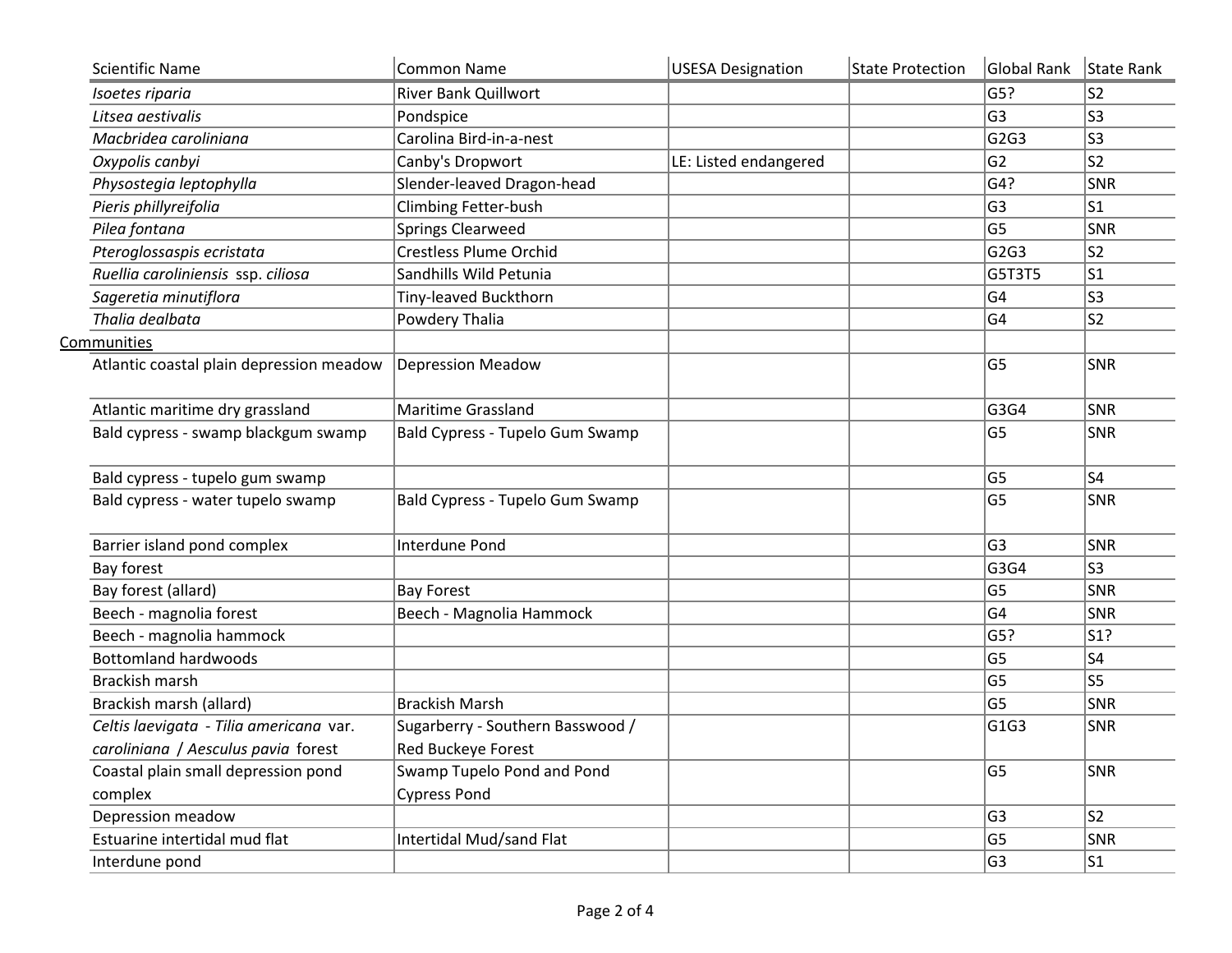| <b>Scientific Name</b>                    | <b>Common Name</b>                  | <b>USESA Designation</b> | <b>State Protection</b> | Global Rank State Rank |                |
|-------------------------------------------|-------------------------------------|--------------------------|-------------------------|------------------------|----------------|
| Interior upland dry mesic oak - hickory   | Oak - Hickory Forest                |                          |                         | G <sub>5</sub>         | SNR            |
| forest                                    |                                     |                          |                         |                        |                |
| Intertidal mud/sand flat                  |                                     |                          |                         | G <sub>5</sub>         | S <sub>5</sub> |
| Juniperus virginiana var. silicicola -    | South Atlantic Coastal Shell Midden |                          |                         | G2?                    | SNR            |
| Zanthoxylum clava-herculis - Quercus      | Woodland                            |                          |                         |                        |                |
| virginiana - (sabal palmetto) / Sageretia |                                     |                          |                         |                        |                |
| minutiflora - (Sideroxylon tenax)         |                                     |                          |                         |                        |                |
| woodland                                  |                                     |                          |                         |                        |                |
| Levee                                     |                                     |                          |                         | G4G5                   | S3S4           |
| Limestone sink                            |                                     |                          |                         | G <sub>3</sub>         | <b>S1S2</b>    |
| Longleaf pine flatwoods                   |                                     |                          |                         | <b>GNR</b>             | SNR            |
| Maritime dune shrub thicket               | Maritime Shrub Thicket              |                          |                         | G <sub>4</sub>         | SNR            |
| Maritime forest                           |                                     |                          |                         | G <sub>2</sub>         | S <sub>2</sub> |
| Maritime grassland                        |                                     |                          |                         | G3G4                   | S <sub>2</sub> |
| Maritime shrub thicket                    |                                     |                          |                         | G <sub>4</sub>         | <b>S2S3</b>    |
| Marl forest                               |                                     |                          |                         | G <sub>1</sub>         | S <sub>1</sub> |
| Mesic mixed hardwood forest               |                                     |                          |                         | G <sub>5</sub>         | S <sub>4</sub> |
| Middens                                   |                                     |                          |                         | <b>GNR</b>             | S <sub>3</sub> |
| Mollusk reef                              | <b>Oyster Reef</b>                  |                          |                         | G <sub>5</sub>         | SNR            |
| Non-alluvial swamp forest                 |                                     |                          |                         | G <sub>5</sub>         | <b>S4S5</b>    |
| Nonriverine swamp forest                  | Non-alluvial Swamp Forest           |                          |                         | G <sub>5</sub>         | SNR            |
| Non-riverine wet hardwood forest          |                                     |                          |                         | G <sub>4</sub>         | SNR            |
| Oak - hickory forest                      |                                     |                          |                         | G <sub>5</sub>         | S <sub>5</sub> |
| Pine - scrub oak sandhill                 |                                     |                          |                         | G <sub>4</sub>         | S <sub>4</sub> |
| Pine flatwoods                            |                                     |                          |                         | G <sub>5</sub>         | <b>S3S4</b>    |
| Pine savanna                              |                                     |                          |                         | G <sub>3</sub>         | S <sub>2</sub> |
| Pocosin                                   |                                     |                          |                         | G3G4                   | <b>S3S4</b>    |
| Pond cypress savanna                      |                                     |                          |                         | G <sub>3</sub>         | S <sub>2</sub> |
| Pond pine woodland                        |                                     |                          |                         | G4G5                   | S <sub>3</sub> |
| Salt flat                                 |                                     |                          |                         | G <sub>5</sub>         | S5             |
| Salt flat (allard)                        | Salt Flat                           |                          |                         | G <sub>5</sub>         | SNR            |
| Salt marsh                                |                                     |                          |                         | G <sub>5</sub>         | S <sub>5</sub> |
| Salt marsh (allard)                       | Salt Marsh                          |                          |                         | G <sub>5</sub>         | SNR            |
| Salt shrub thicket                        |                                     |                          |                         | G <sub>5</sub>         | S5             |
| Salt shrub thicket (allard)               | Salt Shrub Thicket                  |                          |                         | G <sub>5</sub>         | SNR            |
| South atlantic barrier island forest      | Maritime Forest                     |                          |                         | G2                     | SNR            |